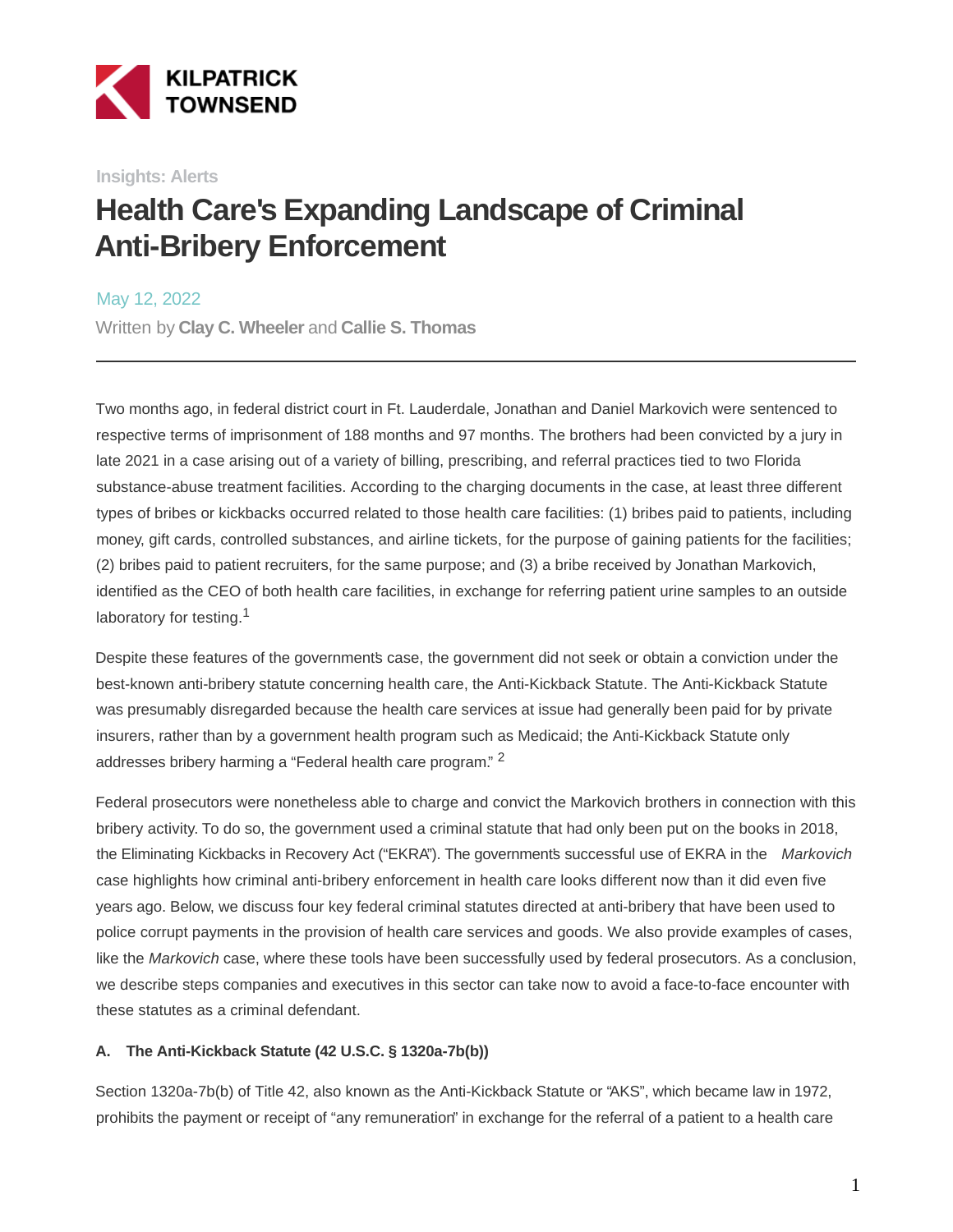

provider or for the purchase of a health care good or service. $3$  Each criminal charge under the statute carries a potential penalty of 10 years' imprisonment, and a potential fine of \$250,000 for an individual defendant and \$500,000 for a corporate one.<sup>4</sup> However, as noted above, the scope of the Anti-Kickback Statute is limited to health care that is paid for by a "Federal health care program." Thus, prosecutors' application of the AKS generally requires that federal health care dollars have been at risk.<sup>5</sup>

The AKS is unusual among federal criminal statutes in that it incorporates a series of detailed exceptions or "safe harbors," each of which describes a type of conduct considered lawful for purposes of the statute. Several of these exceptions are found in the statute itself. For example, there is an exception in the statute for "any amount paid by an employer to an employee . . . for employment in the provision of covered [health care] items or services."<sup>6</sup> Thus, providers may provide their *bona fide* employees with compensation, even incentive-based compensation, without running afoul of the AKS.7 The statute itself contains 11 different safe harbors, and 37 safe harbors, plus sub-parts, are found in the accompanying regulation.<sup>8</sup>

In the health care context, the AKS is by far the best-known of the statutes discussed here, and continues to play an important role in criminal prosecutions. For example, in December 2021, a jury found Vincent Marchetti, Jr. guilty of conspiring to violate the AKS.<sup>9</sup> Marchetti and others had been charged for their roles in a scheme in which "distributors" were paid for referring genetic testing to laboratories in California. <sup>10</sup> The laboratories then billed Medicare (as well as private insurance companies) for the tests.<sup>11</sup> According to the government, over \$28 million in bribes were exchanged by the participants.<sup>12</sup>

#### **B. The Eliminating Kickbacks in Recovery Act (18 U.S.C. § 220)\**

Used in the Markovich case, EKRA is the latest criminal statute designed to target bribery in the health care sector. Passed in 2018, EKRA prohibits the payment or receipt of "any remuneration" in exchange for referring "a patient or patronage" to any of three specific types of health care providers: (1) a substance abuse recovery home; (2) a substance abuse clinical treatment center; or (3) a clinical testing laboratory.<sup>13</sup> The potential criminal penalties are the same as those for the AKS, including a potential 10-year sentence for each charge.

The two most notable aspects of EKRA's statutory language involve the scope of health care funding the statute protects, and the statute's broad application to referrals to clinical labs. Unlike the AKS, the scope of EKRA is not limited to services covered by Federal health care programs. Instead, EKRA applies to protect services covered by any "health care benefit program," a term that is defined to include practically every contractual arrangement for the provision of and payment for health care.<sup>14</sup> Also, while EKRA targets "patient brokering" practices related to substance abuse treatment facilities, it includes corrupt payments for referrals to labs in its scope regardless of whether the referral has any connection to substance abuse treatment. In this way, EKRA likely operates as an all-purpose anti-bribery statute where private-pay lab testing is concerned.

EKRA contains seven statutory safe harbors, but, to date, no regulatory ones. As demonstrated in the Markovich case, EKRA is a new and viable option for prosecutors attacking bribery activity around substance abuse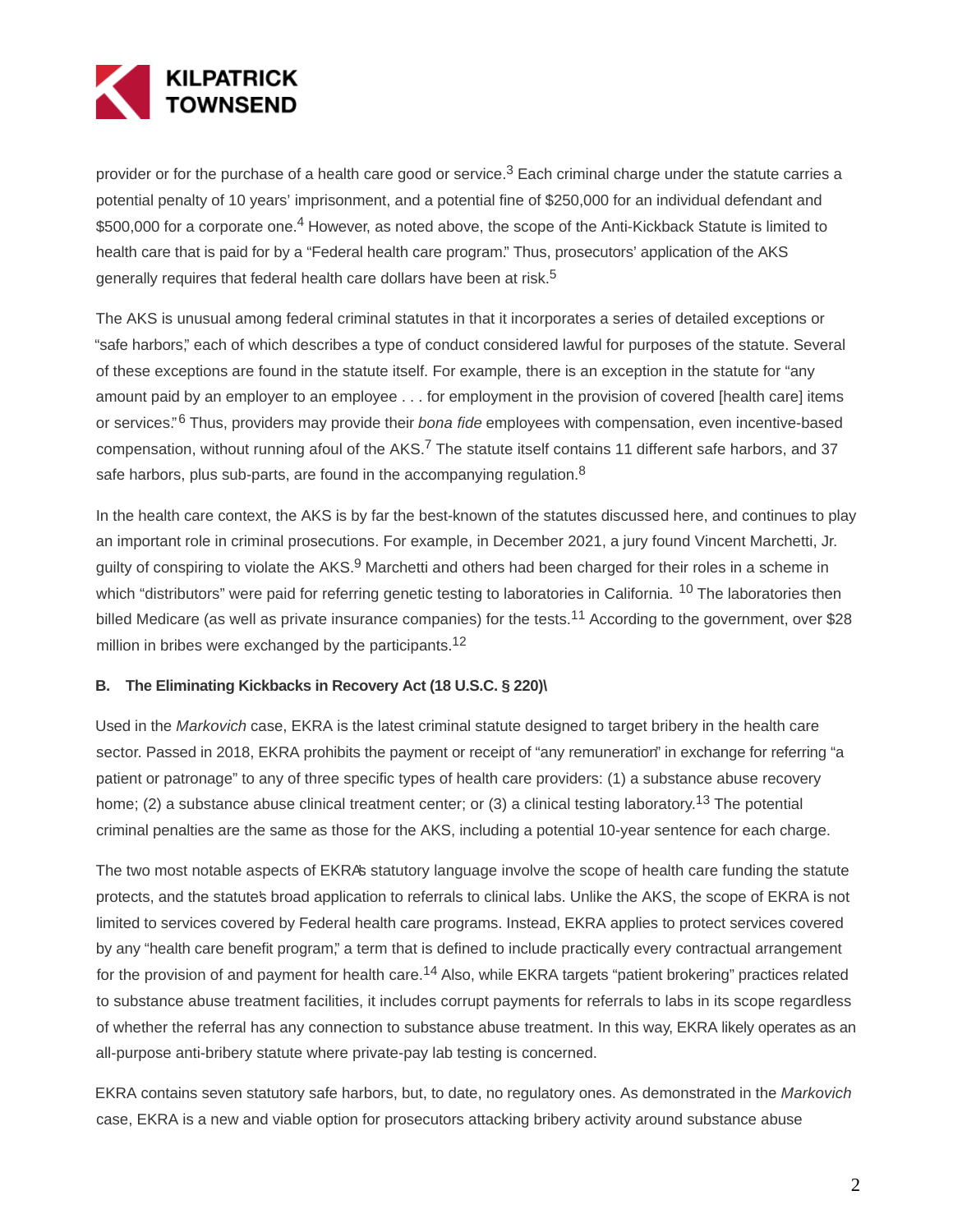

treatment, including payments in exchange for the referral of lab testing. Based on its statutory language, it is also a new tool for prosecuting bribery beyond the context of substance abuse treatment, at least where lab testing is concerned.

#### **C. The Federal Travel Act (18 U.S.C. § 1952) & State Commercial Bribery Laws**

At first glance, Section 1952 of United States Code Title 18 would seem to have little application to bribery related to the provision of health care. The criminal statute is titled "Interstate and foreign travel or transportation in aid of racketeering enterprises," and is referred to as the "Travel Act" for short. However, like the Racketeer Influenced and Corrupt Organizations law ("RICO"), the Travel Act is written in a way that permits surprising flexibility in its application.

In the health care context, the most important point is that the Travel Act in essence includes a federal commercial bribery statute. Other than a constitutionally required interstate nexus, a violation of the criminal statute hinges on a finding of an "unlawful activity," a term the statute defines to include "bribery . . . in violation of the laws of the State in which committed . . . "<sup>15</sup> The U.S. Supreme Court has ruled that "unlawful activity" under the Travel Act therefore includes commercial bribery under state law.<sup>16</sup>

Many state commercial bribery statutes are broad and therefore prosecutor-friendly in that they punish anyone who gives or receives a bribe as part of an effort to influence an employee's performance of his or her duties. <sup>17</sup> Thus, they do not require that government dollars be at risk (like the AKS does), and often do not include limitations involving particular business sectors or specific services within those sectors (like the AKS and EKRA do). On the other hand, state commercial bribery laws are generally under-utilized at the state level, likely because they often carry insufficient potential punishment to justify the resources needed to investigate and prosecute cases.<sup>18</sup>

However, once a state commercial bribery statute is incorporated in a federal Travel Act charge, the picture changes. A federal Travel Act charge is a felony carrying a potential prison term of five years, and a potential fine of \$250,000 for an individual defendant and \$500,000 for a corporate one.19 The combination of broad statutory language from the state side and significant penalties from the federal side creates another powerful anti-bribery tool where health care is concerned.

The criminal case United States v. Beauchamp is a good example of a health care bribery prosecution employing the Travel Act. In Beauchamp, the government successfully prosecuted a multi-million-dollar patient referral scheme involving a physician-owned surgical hospital in Dallas. The government alleged that the hospital had paid millions in kickbacks to health care providers in exchange for referrals.<sup>20</sup>

The government brought charges against numerous physicians and other individuals under both the AKS and the Travel Act. The AKS charges were based on referral payments for patients with federal health coverage, while the Travel Act charges, which incorporated Texas's commercial bribery statute, were presumably based mainly on referral payments for a second category of patients – those with "high-reimbursing out-of-network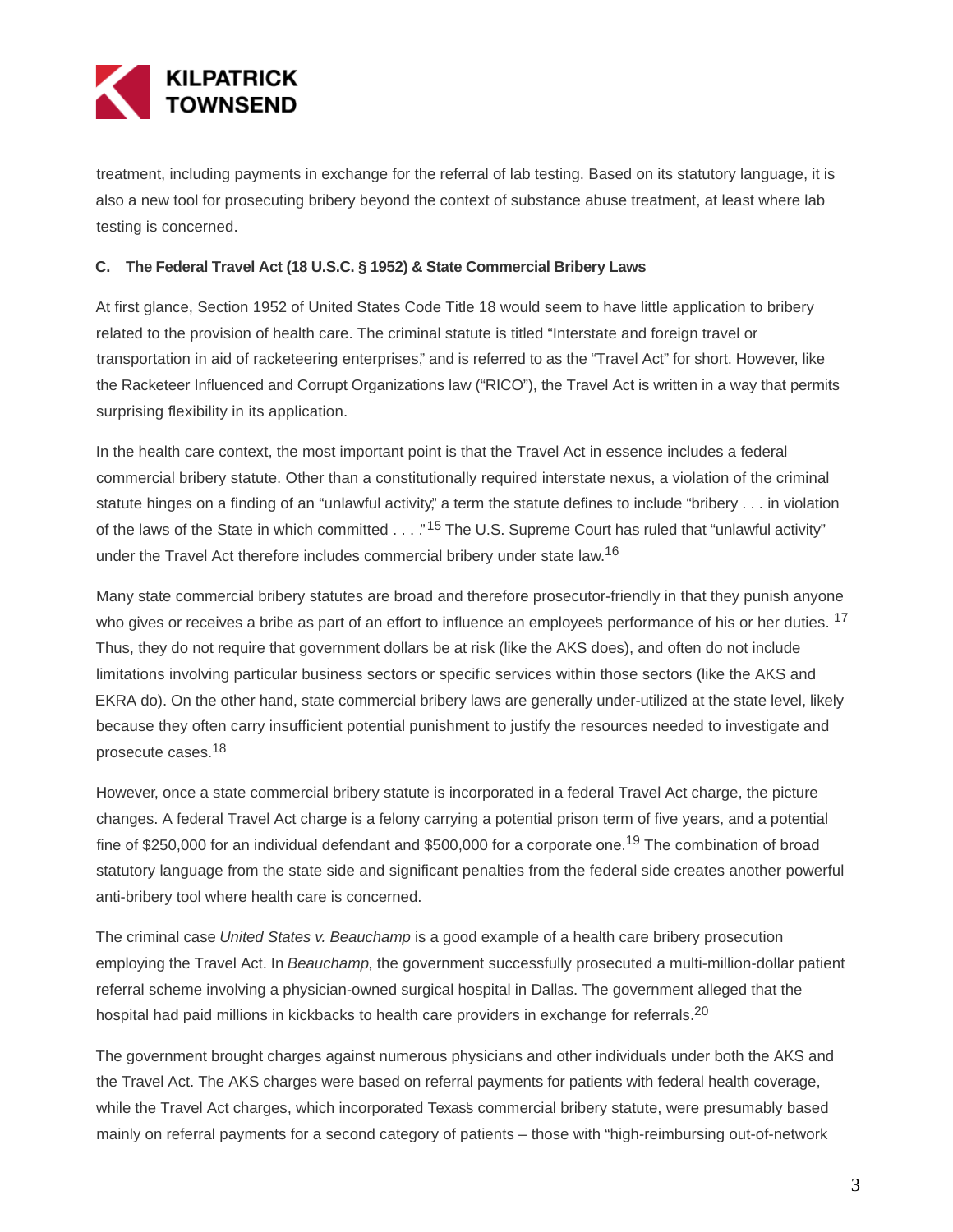

private insurance benefits."<sup>21</sup> By definition, and like the governments use of EKRA in the *Markovich* case, the Travel Act allowed the government in Beauchamp to charge a category of bribery conduct beyond that falling within the AKS.

Pre-trial, several of the defendants in Beauchamp moved to dismiss the Travel Act counts against them, asserting among other things that: (1) Texas' commercial bribery statute had been preempted by the AKS and its safe harbors; (2) Texas' commercial bribery statute was unconstitutionally vague; and (3) the federal prosecutors' use of Texas' commercial bribery statute via the Travel Act violated the principle of federalism because Texas itself had never used the state statute to prosecute health care providers.

The district court rejected each of these arguments. In rejecting the defendants' preemption argument, the district court endorsed the use of the Travel Act and state commercial bribery statutes in the health care setting, noting:

Nothing in the federal Anti-Kickback statute or its regulations indicates that Congress intended the federal Anti-Kickback statute to be the exclusive means of prosecuting health care fraud – indeed, the long coexistence of the federal statute with parallel state statutes suggests the opposite.<sup>22</sup>

The court also explained that the defendants' federalism argument lacked merit because the Travel Act had been specifically designed to incorporate state laws. The court quoted the U.S. Supreme Court in United States v. Perrin for the proposition that "[b]ecause [Travel Act] offenses are defined by reference to existing state as well as federal law, it is clear beyond doubt that Congress intended to add a second layer of enforcement supplementing what it found to be inadequate state authority and state enforcement."<sup>23</sup>

The U.S. Department of Justice announced in March of last year that in total 18 people had been convicted in the Beauchamp case. In its press release, DOJ highlighted bribes totaling over \$40 million, and noted they had been disguised as "consulting fees" or "marketing money." <sup>24</sup> Numerous substantial terms of imprisonment were ordered in the case, including at least eight terms of five years or more, and restitution in the total amount of \$82.9 million was ordered as well. DOJ also made the point that the case was "one of the first cases in the nation to use the federal Travel Act to prosecute healthcare fraud."<sup>25</sup>

#### **D. Health Care Anti-Bribery Abroad: The Foreign Corrupt Practices Act (15 U.S.C. § 78dd-1 et seq.)**

The AKS, EKRA, and the Travel Act all play prominent roles in current federal anti-bribery efforts pertaining to U.S. health care. A fourth federal anti-bribery statute – the Foreign Corrupt Practices Act – also has a role, a unique one, arising out of its focus on bribery overseas. The FCPA generally prohibits business entities with sufficient ties to the U.S., and associated individuals, from bribing or attempting to bribe foreign officials.<sup>26</sup> A separate FCPA provision requires companies traded publicly in the U.S. to maintain accurate books and records and sufficient internal accounting controls.<sup>27</sup> Fines under the bribery provision can reach \$2 million for organizations and \$250,000 for individuals, and terms of imprisonment of up to five years per charge for individuals.<sup>28</sup>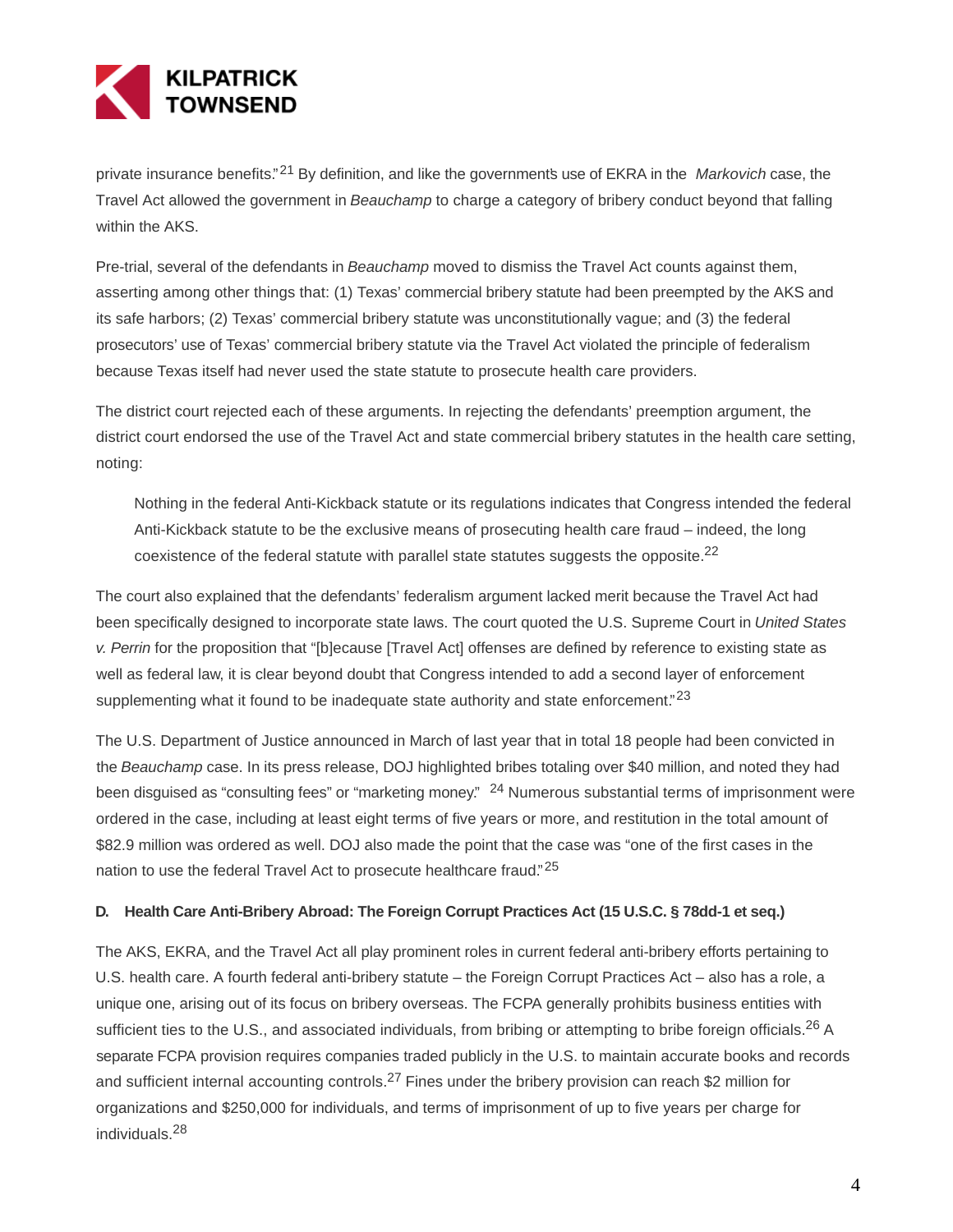

The FCPA's application to bribery involving health care was evident in DOJ's simultaneous settlements in 2020 with two subsidiaries of the pharmaceutical company Novartis AG. In the first settlement, DOJ alleged that a subsidiary based in Greece had entered a conspiracy to bribe individuals who were health care providers at state-owned and state-controlled hospitals and clinics in Greece, in violation of the FCPA.<sup>29</sup> Importantly, DOJ deemed a health care provider at one of these facilities a "foreign official" for purposes of the FCPA. 30

The purpose of the bribery conspiracy, according to DOJ, was to increase sales in Greece of a specific Novartisbranded prescription drug.<sup>31</sup> The bribes took the form of travel expenses to medical conventions, as well as payments disguised as compensation for participating in a patient study.<sup>32</sup>

In the second settlement, DOJ alleged that a former Novartis affiliate had conspired to violate the books and records provision of the FCPA. According to DOJ, the affiliate concealed an arrangement by which a distributor based in Vietnam made corrupt payments to doctors and nurses in Vietnam, many of whom were employees of state-owned and state-controlled hospitals and clinics and therefore also considered "foreign officials." This "consultancy program" rewarded health care providers who had purchased surgical equipment and devices sold by the Novartis affiliate. The Novartis affiliate then partially reimbursed the distributor for the corrupt payments, and concealed these reimbursements on the Novartis affiliates books and records as "consultancy fees" and as inflated marketing, human resources, or margin reconciliation costs.<sup>33</sup>

Both entities entered into deferred prosecution agreements with DOJ and agreed to pay a combined total of over \$233 million in criminal monetary penalties.<sup>34</sup>

#### **E. Conclusion: The Expanding Anti-Bribery Landscape and How to Respond**

The above discussion paints an important picture of the expanding anti-bribery enforcement landscape for health care. The last five years have seen the birth of a new criminal anti-bribery statute focused on specific parts of the health care sector (EKRA), along with new and expanded applications of existing anti-bribery statutes (Travel Act, FCPA) to that sector. Further, anti-bribery enforcement using these tools has not replaced, but rather has expanded on, enforcement under the Anti-Kickback Statute. For health care businesses and their employees, what can be done now?

The Department of Justice provides an important answer with its public guidance regarding corporate compliance programs. While intended to apply generally across different types of businesses (unlike HHS OIG guidance), the principles expressed by DOJ are excellent guideposts. In a case of potential misconduct, the health of a company's compliance program is of utmost importance to DOJ, and a healthy compliance program can be credited by DOJ even if bribery-related misconduct has occurred.<sup>35</sup> DOJ assesses the health of a corporate compliance program by asking three broad questions:

- Is the program well-designed?
- Is it being applied earnestly and in good faith?
- Does it work?<sup>36</sup>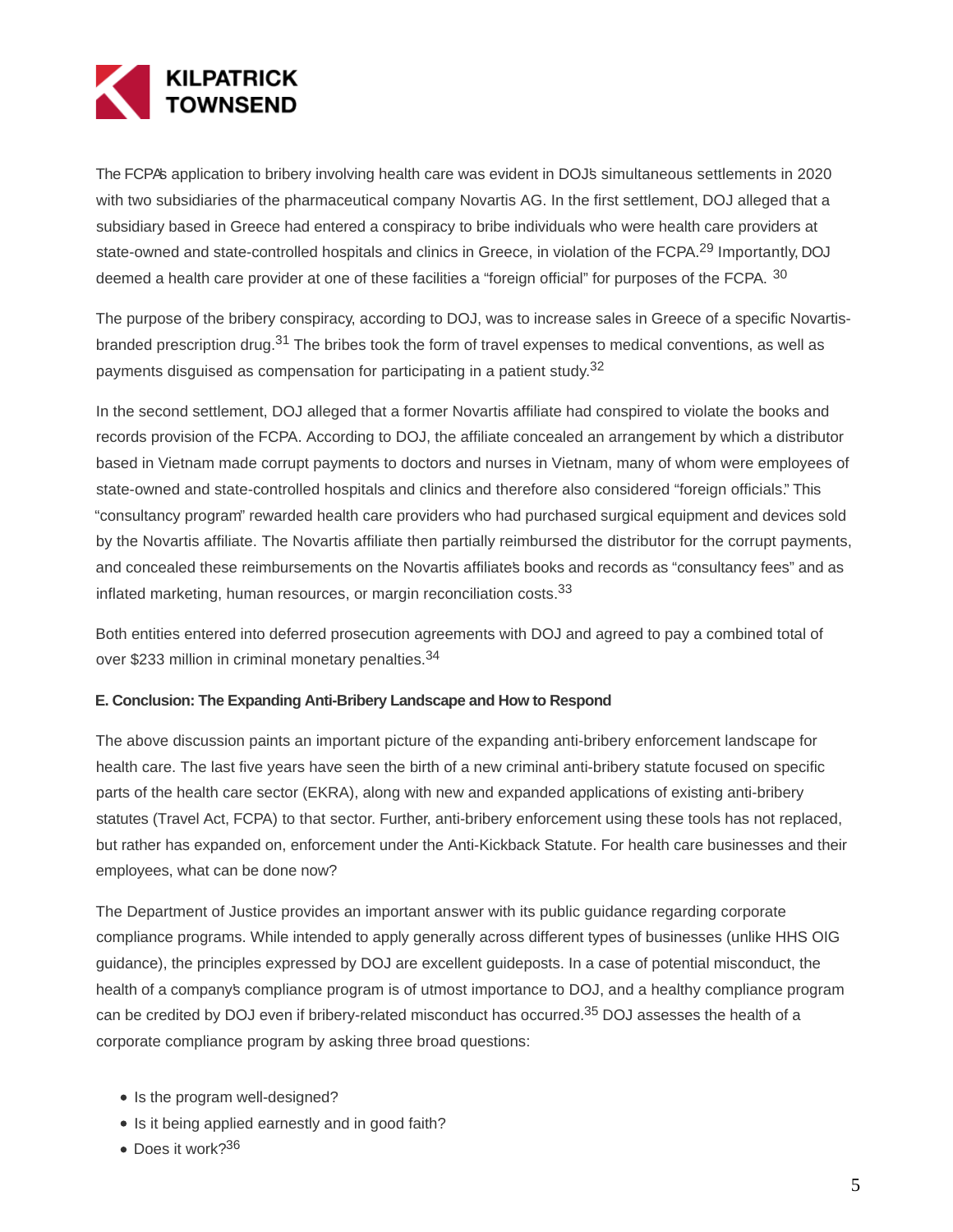

DOJ's methodology suggests specific steps that can be taken now in light of the expanding landscape of criminal anti-bribery enforcement where health care is concerned. Here are three basic first steps:

First, make sure the risk assessment driving your compliance program includes a recognition of these anti-bribery statutes and the boundaries of each. This includes, for example, recognizing the extent to which your services and/or products are covered by federal health care programs, understanding the commercial bribery statutes in the states in which you operate, and highlighting for further attention all direct or indirect contact overseas with anyone who might be deemed a "foreign official."

Second, take a close look at the channels in your organization through which suspected misconduct, including bribery-related misconduct, can be reported. This includes ensuring that your whistleblower system is well-publicized and is functioning properly.

Third, evaluate the extent to which your compliance program has been adapted, improved, and re-tested based on internal lessons-learned or external events. DOJ emphasizes that "[o]ne hallmark of an effective compliance program is its capacity to improve and evolve."<sup>37</sup>

These are just some of the specific actions that can be taken now in light of health cares expanding anti-bribery landscape. There is little doubt efforts like these are sound investments, especially when the risks associated with complacency are considered.

#### **Footnotes**

<sup>1</sup> See, e.g., Indictment, United States of America v. Markovich, et al., Case No. 21-cr-60020-WPD (S.D. Fla.). The terms "bribe" and "kickback" are broad, and their definitions often overlap, so for the purposes of this discussion we use the term "bribe" here to mean any corrupt quid pro quo payment, including what would commonly be referred to a kickback.

<sup>2</sup> 42 U.S.C. § 1320a-7b(b). The statute generally defines a "Federal health care program" as a plan or program providing health benefits and that is either funded directly by the U.S. government or indirectly by the U.S. government via a state. 42 U.S.C. § 1320a-7b(f).

## <sup>3</sup> 42 U.S.C. § 1320a-7b(b).

<sup>4</sup> 42 U.S.C. § 1320a-7b(b)(1) & (b)(2); 18 U.S.C. § 3571. A defendant can alternatively receive a fine of "not more than the greater of twice the [defendants] gross gain or twice the gross loss [to victims]." 18 U.S.C. § 3571. Also, an AKS conviction can lead to exclusion from the Federal health care program. See 42 U.S.C. § 1320a-7. <sup>5</sup> It is important to note that a violation of the Anti-Kickback Statute will almost certainly also result in a false or fraudulent claim under the civil False Claims Act, see 42 U.S.C. § 1320a-7b(g), and that the False Claim Act includes significant financial incentives for whistleblowers or qui tam plaintiffs to bring civil cases under that statute, see 31 U.S.C. § 3730(d).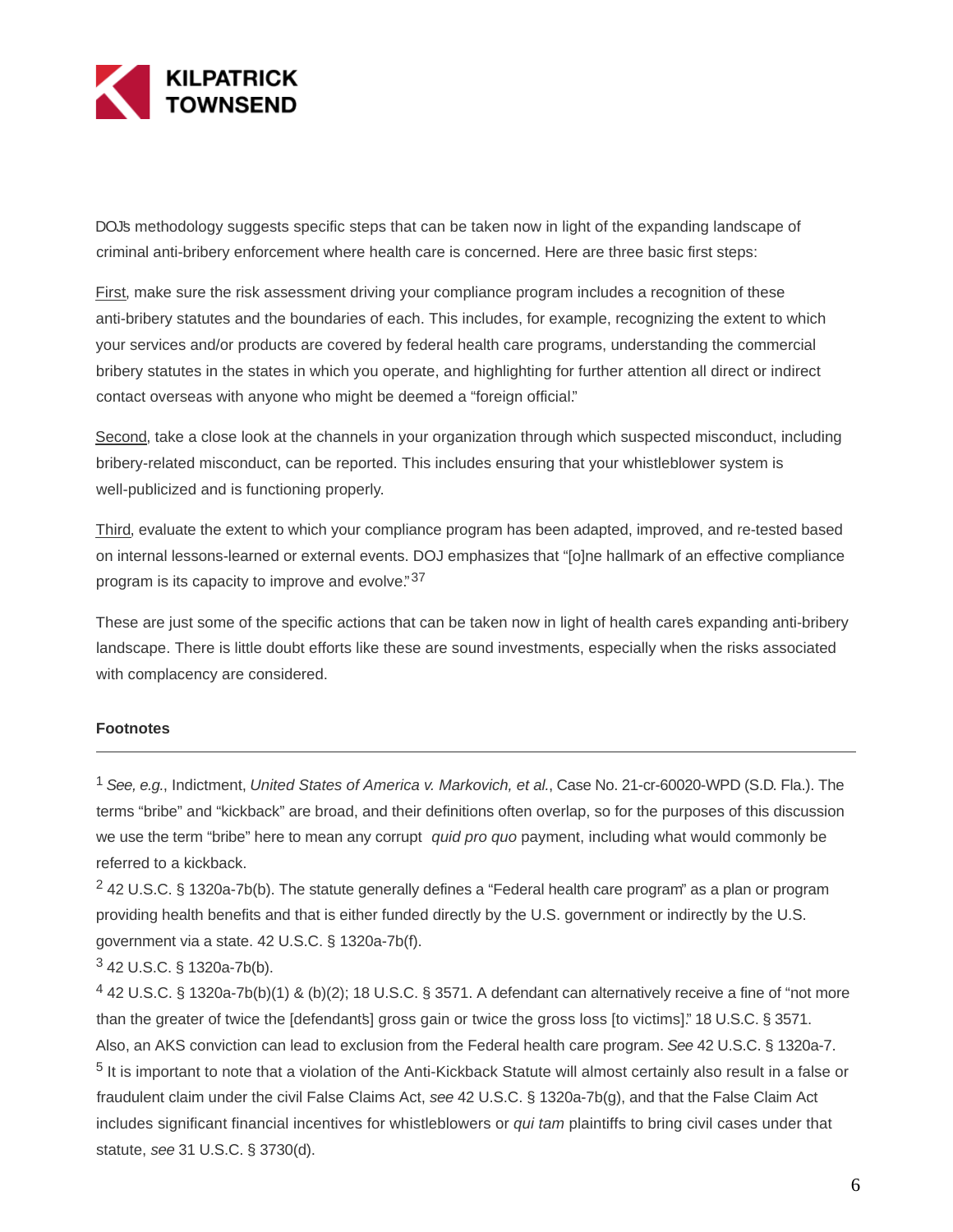

<sup>6</sup> 42 U.S.C. § 1320a-7b(b)(3)(B). There is a corresponding federal regulation. See 42 C.F.R. § 1001.952(i).

<sup>7</sup> See Carrel v. AIDS Healthcare Foundation, 898 F.3d 1267, 1272-75 (11th Cir. 2018).

<sup>8</sup> 42 C.F.R. § 1001.952.

<sup>9</sup> See California Man Convicted of Federal Violations in Health Care Kickback Scheme (Dec. 16, 2021),

<https://www.justice.gov/usao-edtx/pr/california-man-convicted-federal-violations-health-care-kickback-scheme> (last accessed May 6, 2022). Mr. Marchetti is currently awaiting sentencing.

<sup>10</sup> See First Superseding Indictment, United States of America v. Lamb, et al., Case No. 5:19-cr-00025-RWS (E.D. Tex.).

 $11$  See id.

<sup>12</sup> See California Man Convicted of Federal Violations in Health Care Kickback Scheme (Dec. 16, 2021),

<https://www.justice.gov/usao-edtx/pr/california-man-convicted-federal-violations-health-care-kickback-scheme> (last accessed May 6, 2022).

<sup>13</sup> See 18 U.S.C. § 220(a) & (e); 42 U.S.C. § 263a.

<sup>14</sup> 18 U.S.C. § 24(b). Importantly, however, EKRA states that it "does not apply to conduct that is prohibited" by the AKS. 18 U.S.C. § 220(d).

<sup>15</sup> 18 U.S.C. § 1952(b).

<sup>16</sup> Perrin v. United States, 444 U.S. 37, 50 (1979).

<sup>17</sup> See, e.g., N.C. Gen. Stat. § 14-353.

<sup>18</sup> For example, North Carolina's commercial bribery law, N.C. Gen. Stat. § 14-353, is a Class 2 misdemeanor, punishable by 1 to 60 days in jail. See Misdemeanor Punishment Chart, [https://www.nccourts.gov/assets](https://www.nccourts.gov/assets/documents/publications/MisdChart_12_01_95.pdf?hxAOyi0UCOiivXKQWTTHXYwx.9oTaERW) /documents/publications/MisdChart\_12\_01\_95.pdf?hxAOyi0UCOiivXKQWTTHXYwx.9oTaERW (last accessed May 6, 2022).

<sup>19</sup> 42 U.S.C. § 1320a-7b(b)(1) & (b)(2); 18 U.S.C. § 3571. A defendant can alternatively receive a fine of "not more than the greater of twice the [defendants] gross gain or twice the gross loss [to victims]." 18 U.S.C. § 3571. Also, an AKS conviction can lead to exclusion from the Federal health care program. See 42 U.S.C. § 1320a-7.

<sup>20</sup> See Superseding Indictment, ¶ 2, United States of America v. Beauchamp, et al., Case No. 3:16-cr-00516-JJZ (N.D. Tex.).

 $21$  *Id.* 

<sup>22</sup> Memorandum Opinion and Order dated September 20, 2017, Case No. 3:16-cr-00516-JJZ, at 25.

 $23$  *Id.* at 37.

<sup>24</sup> 14 Defendants Sentenced to 74+ Years in Forest Park Healthcare Fraud (Mar. 19, 2021),

<https://www.justice.gov/usao-ndtx/pr/14-defendants-sentenced-74-years-forest-park-healthcare-fraud>(last accessed May 6, 2022).

 $25$  *Id.* 

<sup>26</sup> See 15 U.S.C. § 78dd-1.

<sup>27</sup> 15 U.S.C. § 78m(b).

<sup>28</sup> 15 U.S.C. § 78ff(c)(2)(A).